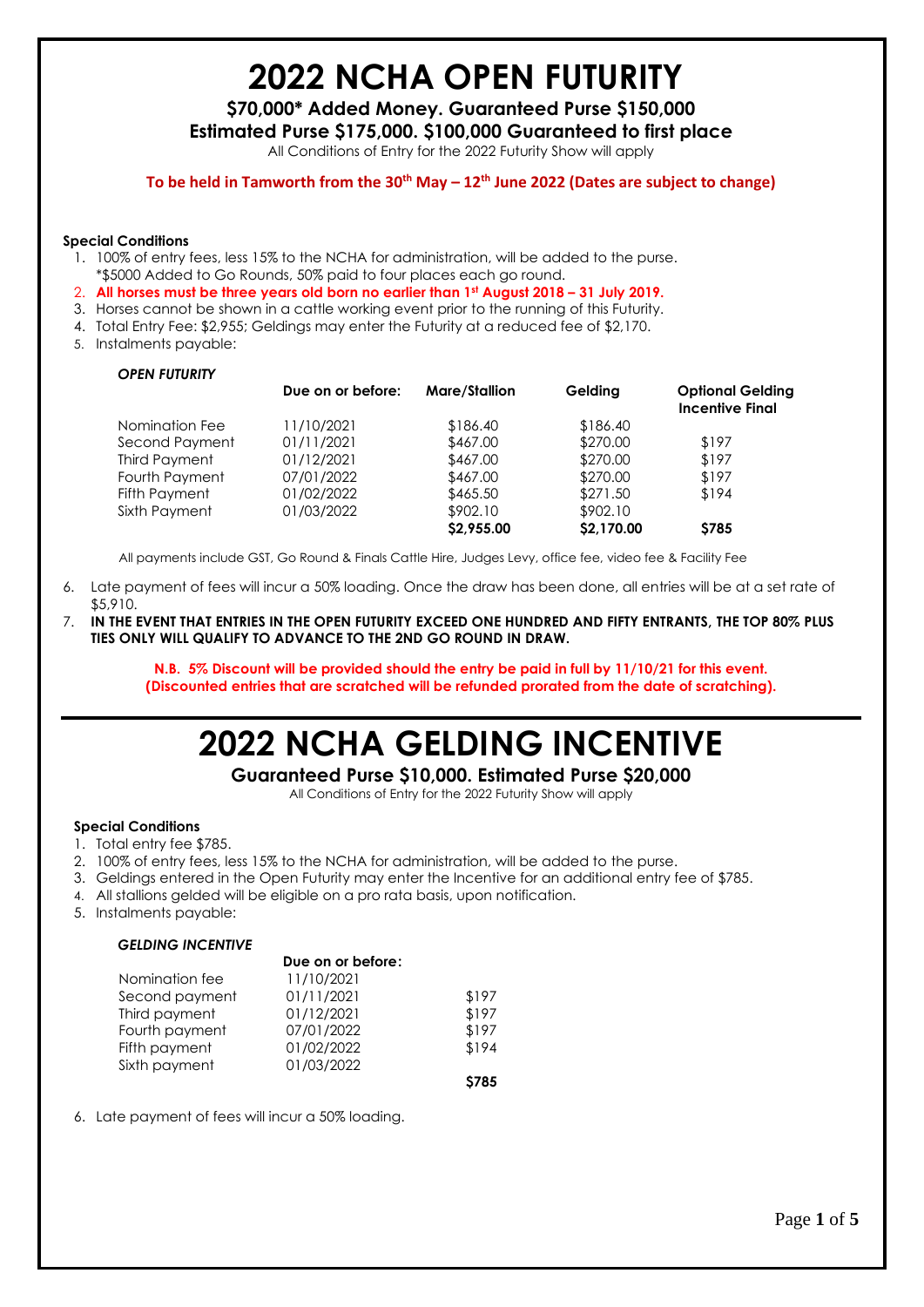# **2022 NCHA LIMITED OPEN FUTURITY**

**\$2,500 Added Money. Guaranteed Purse \$5000. Estimated Purse \$10,000**

All Conditions of Entry for the 2022 Futurity Show will apply

**Special Conditions**

1. Entry Fee Payable:

*LIMITED OPEN FUTURITY*

ONE OFF PAYMENT 1/03/2022 \$450

**Due on:**

2. Only eligible for Professional Trainers that have earned life time earnings of less than \$100,000 as at commencement of the 2022 point score year.

**NB: 5% Discount does not apply to this event + Entries will not be accepted after the due date.**

# **2022 NCHA NON PRO FUTURITY**

**Guaranteed Purse \$30,000. Estimated Purse \$45,000**

**\$20,000 Guaranteed to the winner if 75 or more Entries**

All Conditions of Entry for the 2022 Futurity Show will apply

#### **Special Conditions**

- 1. 100% of entry fees, less 15% to the NCHA for administration, will be added to the purse.
- 2. \$2000 Added to Go Rounds, 50% paid to four places each go round.
- 3. **All horses must be three years old born no earlier than 1st August 2018 – 31 July 2019.**
- 4. Instalments Payable:

### *NON PRO FUTURITY*

|                | Due on or before: |            |
|----------------|-------------------|------------|
| Nomination fee | 11/10/2021        | \$186.40   |
| Second payment | 01/11/2021        | \$229.00   |
| Third payment  | 01/12/2021        | \$229.00   |
| Fourth payment | 07/01/2022        | \$229.00   |
| Fifth payment  | 01/02/2022        | \$229.50   |
| Sixth payment  | 01/03/2022        | \$902.10   |
|                |                   | \$2,005.00 |

All payments include, GST, Go Round & Finals Cattle Hire, Judges Levy, office fee, video fee & Facility Fee

- 5. Late payment of fees will incur a 50% loading. Once the draw has been done, all entries will be at a set rate of \$4,010.
- 6. **IN THE EVENT THAT ENTRIES IN THE NON PRO FUTURITY EXCEED ONE HUNDRED, THE TOP 80% PLUS TIES ONLY WILL ADVANCE TO THE 2ND GO ROUND IN DRAW.**

**N.B. 5% Discount will be provided should the entry be paid in full by 11/10/21 for this event. (Discounted entries that are scratched will be refunded prorated from the date of scratching).**

# **2022 NCHA LIMITED NON PRO FUTURITY**

**\$2,500 Added Money. Guaranteed Purse \$5000. Estimated Purse \$5,000** 

All Conditions of Entry for the 2022 Futurity Show will apply

#### **Special Conditions**

1. Entry Fee Payable:

#### *LIMITED NON PRO FUTURITY*

**Due on:** ONE OFF PAYMENT 01/03/2022 \$300

2. Eligible for Non Professional riders that have earned life time earnings of less than \$25,000 as at commencement of the 2022 point year.

**NB: 5% Discount does not apply to this event + Entries will not be accepted after the due date.**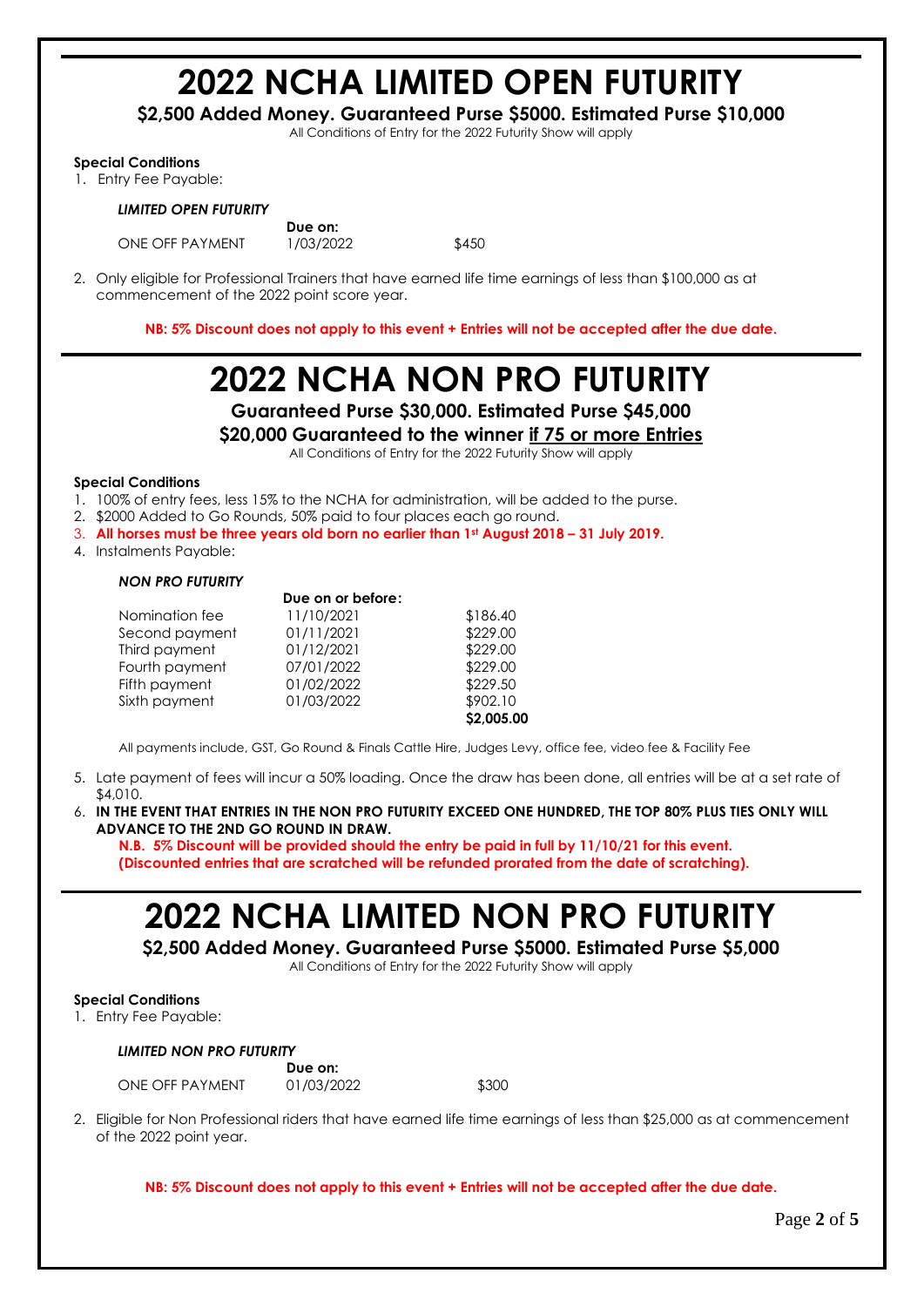### **2022 NCHA DERBY**

### **Guaranteed Purse \$40,000. Estimated Purse \$55,000**

All Conditions of Entry for the 2022 Futurity Show will apply

#### **Special Conditions**

- 1. 100% of entry fees, less 15% to the NCHA for administration, will be added to the purse.
- 2. **All horses must be four years old born no earlier than 1st August 2017 – 31 July 2018.**
- 3. Instalments Payable:

#### *OPEN DERBY*

|                | Due on or before |            |
|----------------|------------------|------------|
| Nomination fee | 11/10/2021       | \$186.40   |
| Second payment | 01/11/2021       | \$291.00   |
| Third payment  | 01/12/2021       | \$291.00   |
| Fourth payment | 07/01/2022       | \$291.00   |
| Fifth payment  | 01/02/2022       | \$293.50   |
| Sixth payment  | 01/03/2022       | \$902.10   |
|                |                  | \$2,255.00 |

All payments include, GST, Go Round & Finals Cattle Hire, Judges Levy, office fee, video fee & Facility Fee

- 4. Late payment of fees will incur a 50% loading.
- 5. **ENTRANTS ARE REQUIRED TO QUALIFY FOR THE 2ND GO ROUND, THE TOP 80% PLUS TIES ONLY WILL ADVANCE TO THE 2ND GO ROUND IN DRAW.**

**5% Discount DOES NOT APPLY TO DERBY AND CLASSIC ENTRIES paid in full.**

## **2022 NCHA LIMITED OPEN DERBY**

#### **\$2,500 Added Money. Guaranteed Purse \$5000. Estimated Purse \$10,000**

All Conditions of Entry for the 2022 Futurity Show will apply

#### **Special Conditions**

1. Entry Fee Payable:

#### *LIMITED OPEN DERBY*

ONE OFF PAYMENT 1/03/2022 \$450

**Due on:**

3. Only eligible for Professional Trainers that have earned life time earnings of less than \$100,000 as at commencement of the 2022 point score year.

**5% Discount DOES NOT APPLY TO DERBY AND CLASSIC ENTRIES paid in full.**

### **2022 NCHA NON PRO DERBY**

### **Guaranteed Purse \$25,000. Estimated Purse \$35,000**

All Conditions of Entry for the 2022 Futurity Show will apply

#### **Special Conditions**

- 1. 100% of entry fees, less 15% to the NCHA for administration, will be added to the purse.
- 2. **All horses must be four years old born no earlier than 1st August 2017 – 31 July 2018.**
- 3. Instalments Payable:

#### *NON PRO DERBY*

|                | Due on or before |            |  |
|----------------|------------------|------------|--|
| Nomination fee | 11/10/2021       | \$186.40   |  |
| Second payment | 01/11/2021       | \$216.00   |  |
| Third payment  | 01/12/2021       | \$216.00   |  |
| Fourth payment | 07/01/2022       | \$216.00   |  |
| Fifth payment  | 01/02/2022       | \$218.50   |  |
| Sixth payment  | 01/03/2022       | \$902.10   |  |
|                |                  | \$1,955.00 |  |

All payments include, GST, Go Round & Finals Cattle Hire, Judges Levy, office fee, video fee & Facility Fee

4. Late payment of fees will incur a 50% loading.

5. **IN THE EVENT THAT ENTRIES IN THE NON PRO DERBY EXCEED ONE HUNDRED. THE TOP 80% PLUS TIES ONLY WILL ADVANCE TO THE 2ND GO ROUND IN DRAW.**

**5% Discount DOES NOT APPLY TO DERBY AND CLASSIC ENTRIES paid in full.**

Page **3** of **5**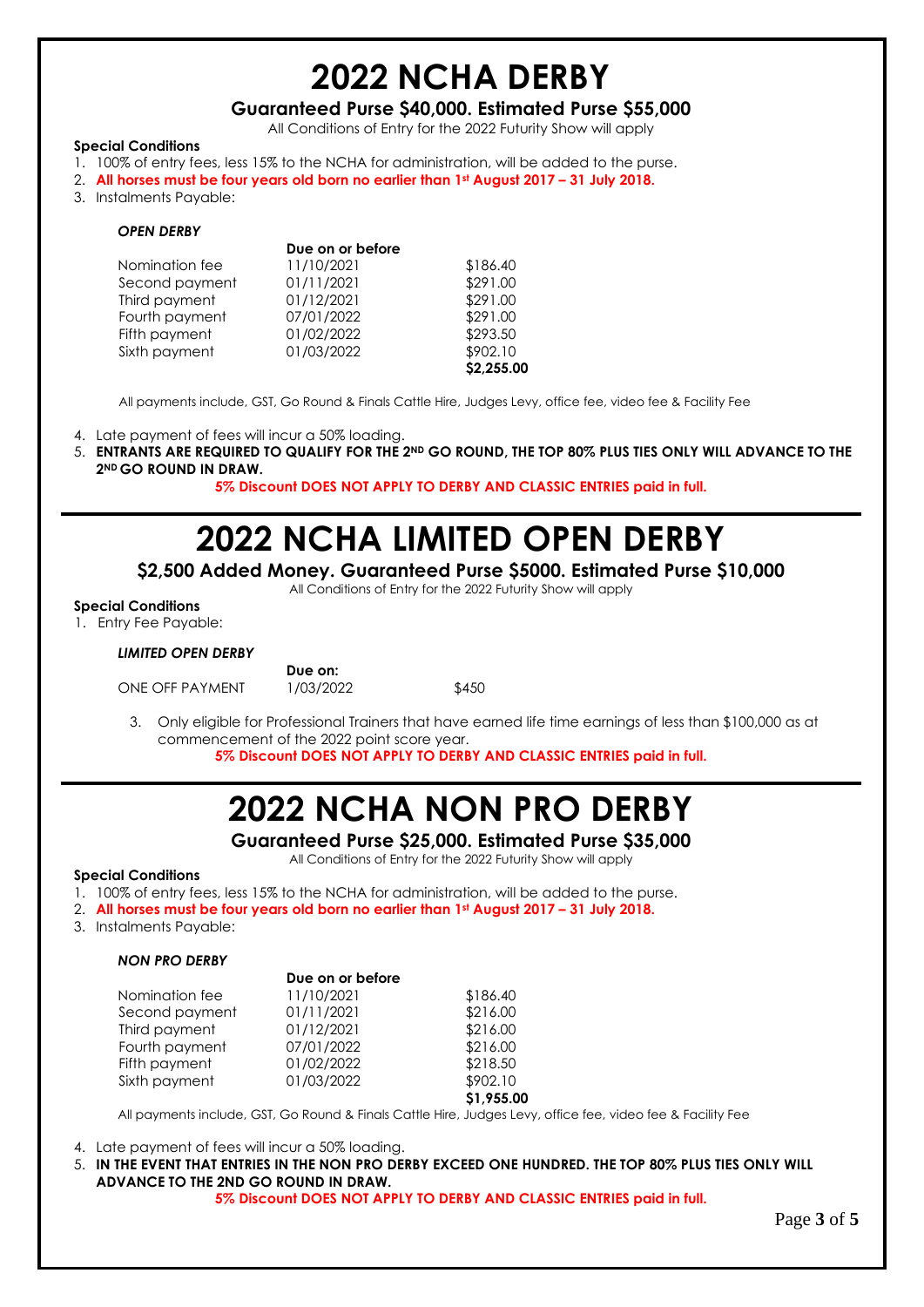# **2022 NCHA CLASSIC CHALLENGE**

### **Guaranteed Purse \$20,000. Estimated Purse \$35,000**

All Conditions of Entry for the 2021 Futurity Show will apply

#### **Special Conditions**

- 1. 100% of entry fees, less 15% to the NCHA for administration, will be added to the purse.
- 2. **All horses must be five, six or seven years old born between 1st August 2014 & 31st July 2017.**
- 3. Instalments Payable:

#### *CLASSIC CHALLENGE*

|                | Due on or before |            |
|----------------|------------------|------------|
| Nomination fee | 07/01/2022       | \$676.45   |
| Second payment | 01/02/2022       | \$676.45   |
| Third payment  | 01/03/2022       | \$902.10   |
|                |                  | \$2,255.00 |

All payments include, GST, Go Round & Finals Cattle Hire, Judges Levy, office fee, video fee & Facility Fee

- 4. Late payment of fees will incur a 50% loading.
- 5. **ENTRANTS ARE REQUIRED TO QUALIFY FOR THE 2ND GO ROUND, THE TOP 80% PLUS TIES ONLY WILL ADVANCE TO THE 2 ND GO ROUND IN DRAW.**

**5% Discount DOES NOT APPLY TO DERBY AND CLASSIC ENTRIES paid in full.**

# **2022 NCHA NON PRO CLASSIC CHALLENGE**

### **Guaranteed Purse \$20,000. Estimated Purse \$60,000**

All Conditions of Entry for the 2021 Futurity Show will apply

#### **Special Conditions**

- 1. 100% of entries, less 15% to NCHA for administration, will be added to the purse.
- 2. **All horses must be five, six or seven years old born between 1st August 2014 & 31st July 2017.**

3. Instalments Payable:

#### *NON PRO CLASSIC CHALLENGE*

|                | Due on or before |            |
|----------------|------------------|------------|
| Nomination fee | 07/01/2022       | \$526.45   |
| Second payment | 01/02/2022       | \$526.45   |
| Third payment  | 01/03/2022       | \$902.10   |
|                |                  | \$2,255.00 |

All payments include, GST, Go Round & Finals Cattle Hire, Judges Levy, office fee, video fee & Facility Fee

- 4. Late payment of fees will incur a 50% loading.
- 5. **IN THE EVENT THAT ENTRIES IN THE NON PRO CLASSIC CHALLENGE EXCEED ONE HUNDRED. THE TOP 80% PLUS TIES ONLY WILL ADVANCE TO THE 2ND GO ROUND IN DRAW.**

**5% Discount DOES NOT APPLY TO DERBY AND CLASSIC ENTRIES paid in full.**